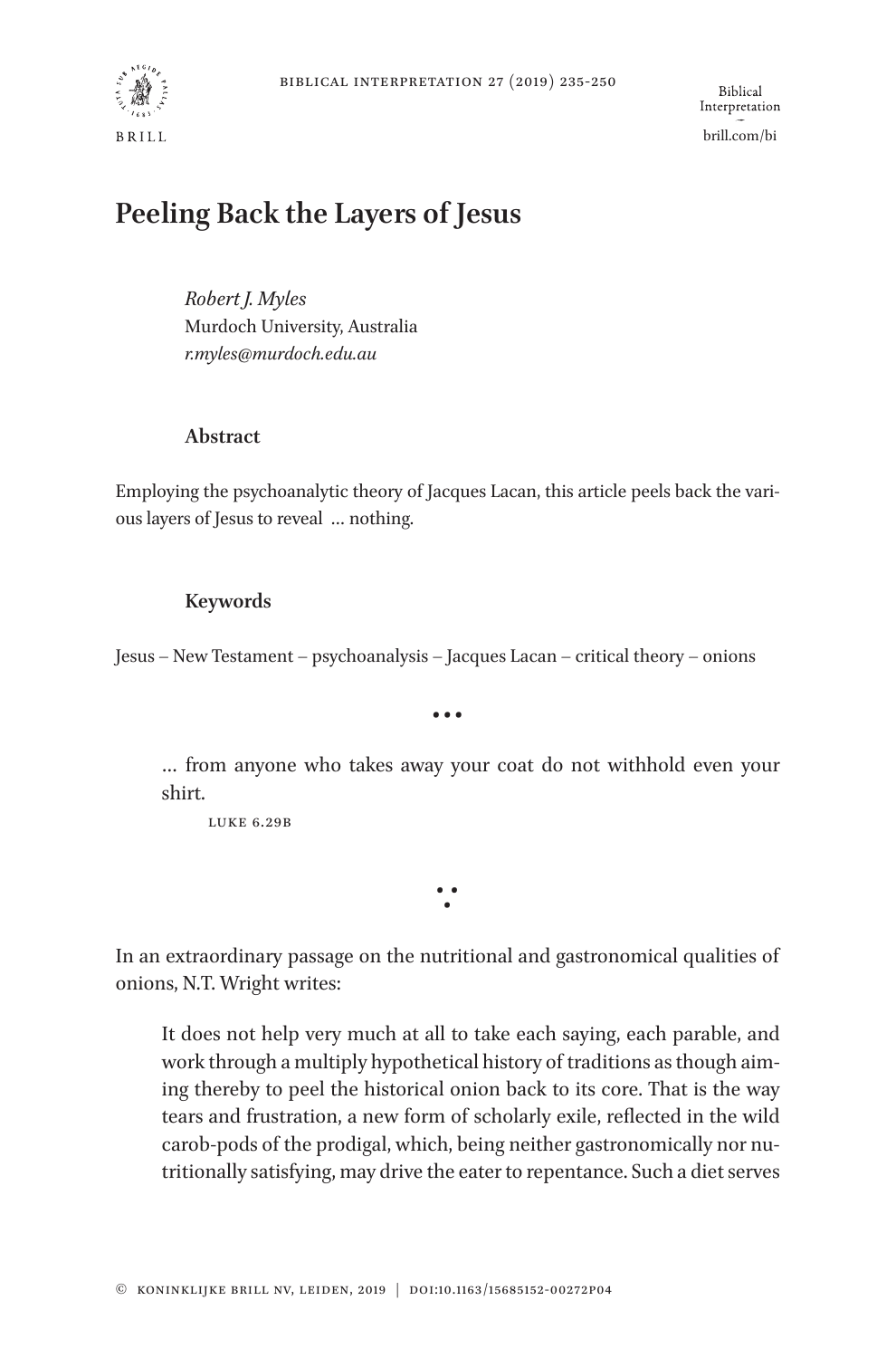only as a reminder that there is such a thing as serious history, and that this is not the way to do it.<sup>1</sup>

Contra Wright, I want to argue that the study of Jesus, if conceptualized in a much broader sense than simply the quest for origins or authentic tradition, functions in precisely this sense: the onion metaphor is indeed a nutritious one. There are various layers that coalesce around the kernel of an inaccessible Real Jesus who ultimately drives our libidinal or instinctual yearnings to 'quest' for him. In his first seminar, the French psychoanalyst Jacques Lacan observed that the process of self-discovery is akin to peeling back the layers of an onion: 'The ego is constructed like an onion, one could peel it, and discover the successive identifications which have constituted it'.2 As one removes each layer, scale by scale, it would eventually reveal nothing – a void or empty subject around which the successive identifications of the ego project a fictitious wholeness.

This article draws on Lacan's onion metaphor to peel back the layers of Jesus. I divide the successive layers of the wholeness of Jesus into three main orders based on Lacan's trio of intrapsychic realms, namely, the imaginary, the symbolic, and the real. The *imaginary* order functions as the internalized image of the ideal, whole, self. It provides the outer appearance of coherence rather than fragmentation. By contrast, the *symbolic* order involves the formation of language and discourse through which the subject is organized. Lacan suggests that 'symbols in fact envelop the life of man [*sic*] in a network so total that they join together, before he comes into the world, those who are going to engender him'.3 Finally, the *Real* at the core of the onion becomes that which resists representation; what is lost once it becomes symbolized through language. The imaginary and symbolic orders gesture towards the Real but never completely embody it.4

The five layers of Jesus delineated below – organized according to Lacan's tripartite structure of reality – are this inner kernel of the Real Jesus; the successive symbolic inner fleshy and outer membranous scales of the Historical, Proclaimed and Textual Jesuses; and, finally, the imaginary superficial husk of the Cultural Jesus, the realm of surface appearances which envelop the inner

<sup>1</sup> N.T. Wright, *Jesus and the Victory of God* (Minneapolis: Fortress, 1996), p. 133.

<sup>2</sup> J. Lacan, *The Seminar of Jacques Lacan: Book I, Freud's Papers on Technique, 1953-1954* (ed. J-A. Miller; trans. J. Forrester; New York: W.W. Norton & Company, 1991), p. 171.

<sup>3</sup> J. Lacan, *The Language of the Self: The Function of Language in Psychoanalysis* (trans. A. Wilden; Baltimore: Johns Hopkins University Press, 1956), p. 42.

<sup>4</sup> For a more substantial introduction to Lacanian theory and its potential use within biblical studies, see The Bible and Culture Collective, *The Postmodern Bible* (New Haven: Yale University Press, 1995), pp. 196-211.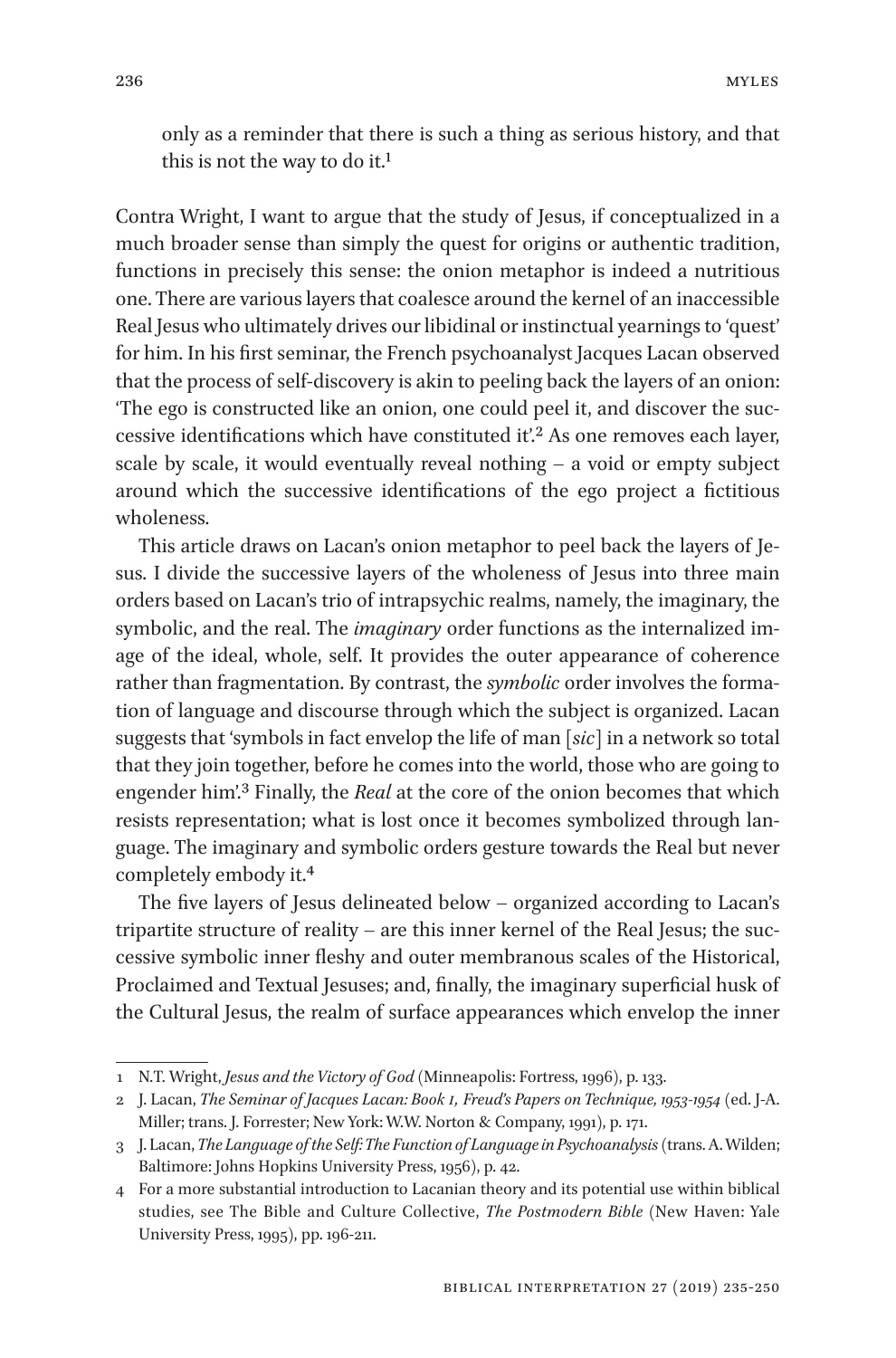layers giving them meaning and internal consistency. In his recasting of psychoanalysis in the language of formal logic, Lacan also introduced a new conceptual object, the *objet petit a*. As a dispositional object by which the subject's *jouissance* or enjoyment is constituted, the *objet a* is both a fantastical source of desire and the representational locus for all subsequent operations of the symbolic and imaginary dimensions. The Real Jesus thus functions as our *objet petit a*: the ultimate object of scholarly and theological desire around which all subsequent representations of Jesus – including especially those produced by biblical scholarship itself – are layered. While the various layers of Jesus are in a constant state of intercourse, their delineation should help us to better understand how the broader study of Jesus might be mapped or systematized: that is, as an organic root vegetable. Needless to say, the peeling back of Jesus, like chopping of an onion, will almost undoubtedly end in tears.

#### **The Cultural Jesus**

The most visible layer of the onion is its brown or red skin which covers the entire organism giving the external appearance of an internal consistency. According to Lacan, 'There is no form which lacks a surface, a form is defined by the surface'.5 This surface layer is the Cultural Jesus – the one we encounter in everyday reality. This Jesus has an instantly recognizable visible form through popular culture, emblazoned in cinematic portrayals by Jeffrey Hunter in *King of Kings* (1961), Jim Caviezel in Mel Gibson's *Passion of the Christ* (2004), or the sumptuous Diogo Morgado in *Son of God* (2014), whose 'excessive attractiveness' sparked the hashtag #hotjesus to trend on social media and prompt questions among 'woke' liberals of whether a sexually attractive Jesus is 'theologically appropriate'. We can also include in this outer layer the frequent depictions of Jesus in Christian art: not only his appearance in the 'high cultured' Western canon, but also more recent attempts to re-contextualize or re-imagine his image within non-Western or non-normative cultural settings. On the other side of the coin are the irreverent and sacrilegious Jesuses, like the recurrent guest star on *South Park* who, in contrast to the sage-like filmic versions, curses and consumes illicit drugs.

The Cultural Jesus extends beyond mere visual depictions, however, and into the realm of arbitrary, everyday cultural associations. The common basilisk lizard found in Central and South American rainforests, for instance, is widely referred to as the *lagarto de Jesus Cristo* (the Jesus Christ lizard) for its ability to run on the surface of water. Moreover, allegorical Christs appear in

<sup>5</sup> J. Lacan, *The Seminar of Jacques Lacan: Book I*, p. 170.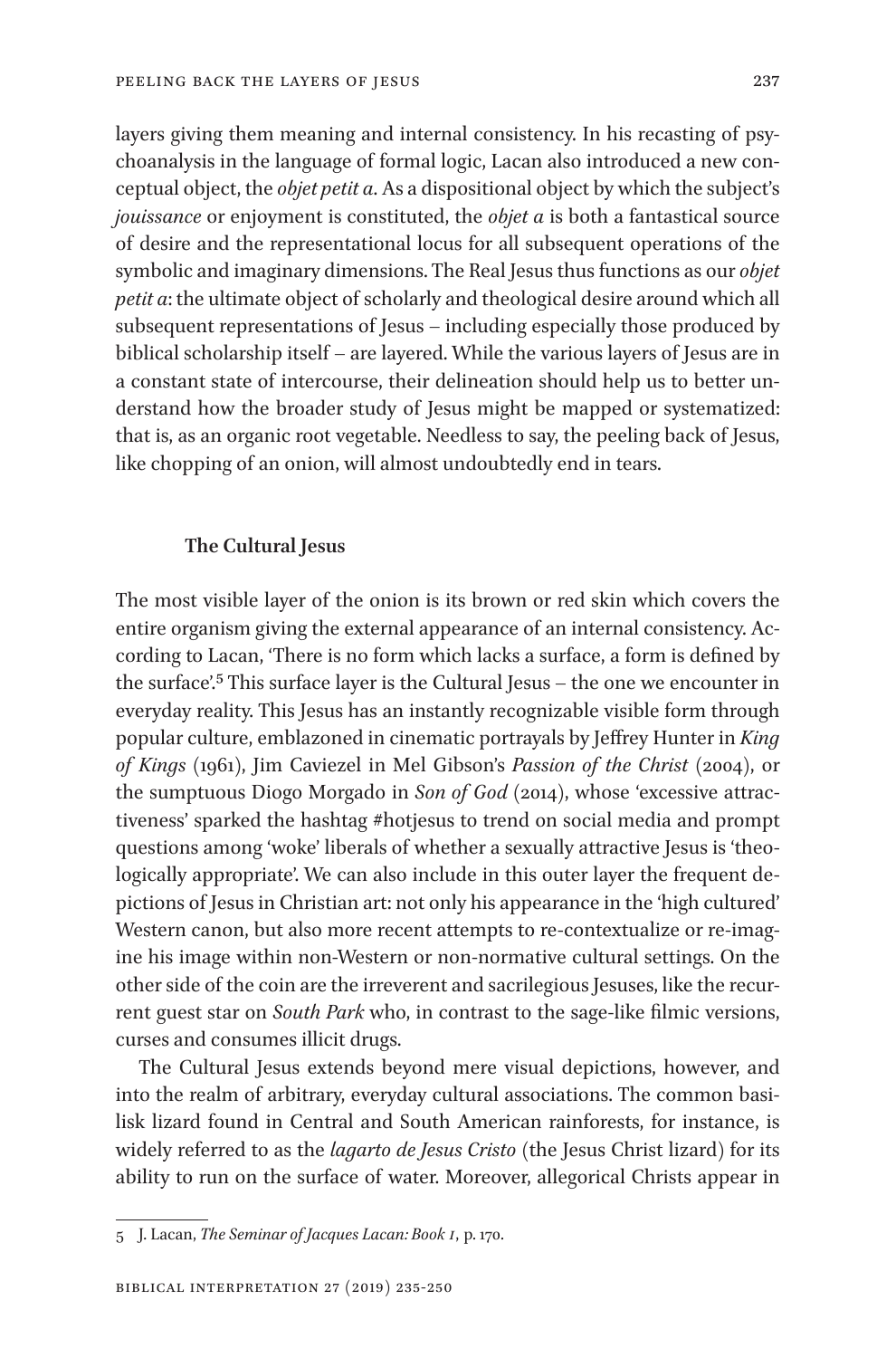abundance through popular culture. From superheroes to generic redeemer figures, Joseph Campbell's quasi-scholarly book *The Hero With a Thousand Faces* popularized the idea of a 'monomyth' by claiming that almost all 'hero' stories, including the central messianic myth in Christianity, are built around a similar three-part structure in which a hero is confronted with a task of often supernatural importance and comes to succeed in that task through a number of prescribed steps.6

It is important to note that, like the Cultural Bible, the Cultural Jesus is a vestige of cultural and political authority. Emerging during the European Enlightenment, the Cultural Bible, according to Yvonne Sherwood, denotes the Bible's use as a philological and pedagogical resource, a literary classic, a moral guidebook, and a historical archive: 'the Bible-in-general or the Bible-as-icon functions as an overwhelming religious-cultural-political sensation, a sense of colour and form that has little to do with the text'.7 Similarly, the Cultural Jesus features through Western popular culture as a cultural sensation: an Other against which we project our own self-understanding of the ideal-type human subject. As Lacan suggests, 'the body in pieces finds its unity in the image of the other ... [or] its own specular image'.<sup>8</sup> The use and re-use of a relatively homogenous Jesus-image performs a certain stabilizing function, retroactively normalizing and occasionally contesting deeply entrenched social and cultural codes and values.

In recent decades, biblical scholars have begun to pay more attention to the proliferation of Cultural Jesuses. This is a departure from their traditional concern for unearthing the deeper layers of Jesus (in particular the Textual and Historical Jesuses). In 2014, for instance, a group of highly regarded historical Jesus scholars convened at Kings College London for a two-day conference on the satirical Jesus film, Monty Python's *Life of Brian* (1979).9 While the study of the Bible's reception was once dismissed as 'biblical studies on holiday',10 we should now probably reverse this observation: biblical scholarship which does

<sup>6</sup> J. Campbell, *The Hero with a Thousand Faces* (Novato: New World Library, 3rd edn, 2008). For a more recent treatment of the 'American monomyth' idea in film, see J.S. Lawrence and R. Jewett, *The Myth of the American Superhero* (Grand Rapids: Eerdmans, 2002).

<sup>7</sup> Y. Sherwood, *Biblical Blaspheming: Trials of the Sacred for a Secular Age* (Cambridge: Cambridge University Press, 2012), p. 2.

<sup>8</sup> J. Lacan, *The Seminar of Jacques Lacan: Book 2, The Ego in Freud's Theory and in the Technique of Psychoanalysis, 1954-1955*. (ed. J-A. Miller; trans. J. Forrester; New York: W.W. Norton & Company, 1991), p. 54.

<sup>9</sup> The proceedings were published as J.E. Taylor (ed.), *Jesus and Brian: Exploring the Historical Jesus and His Times via* Monty Python's Life of Brian (London: Bloomsbury, 2015).

<sup>10</sup> The original source is unknown but has been relayed by various scholars of biblical reception. See, for example, S. Gillingham, 'Biblical Studies on Holiday? A Personal View of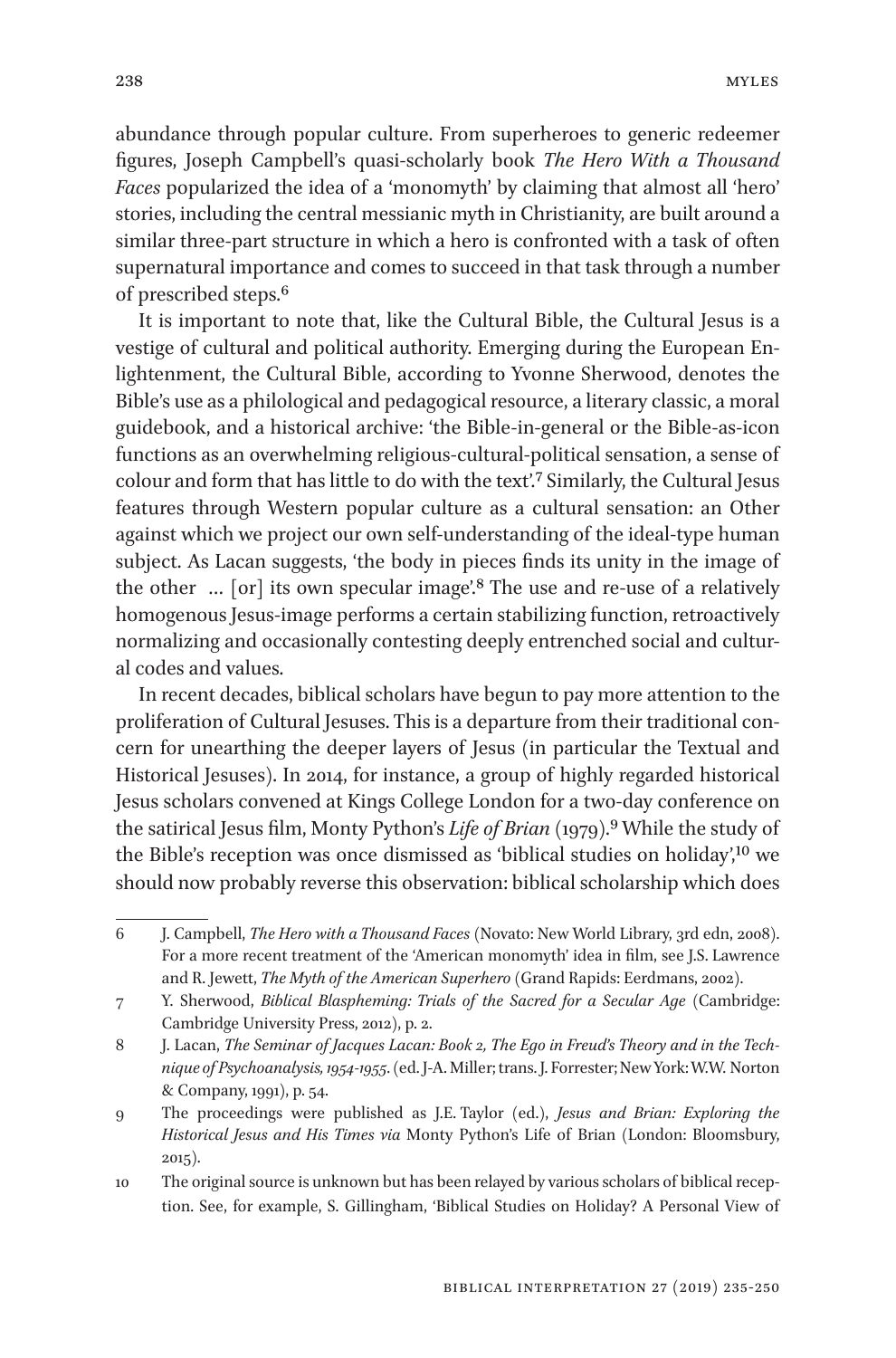not, in fact, involve a vigorous engagement with the Bible's outer, imaginary layer is wandering aimlessly around a tourist attraction without a map or guide.

Even so, there is something curious about our recent obsession with amassing Cultural Jesuses, to see how they 'differ' from the Textual Jesus or to categorize them according to broader societal functions or identity categories (e.g., white Western Jesuses, non-white Jesuses, overly Christian Jesuses, very Jewish Jesuses, conformist Jesuses, radically subversive Jesuses, heteronormative Jesuses, LGBT-friendly Jesuses, and so on). Indeed, Wongi Park has noted how 'modern biblical scholarship continues to be "trapped in a racialized discourse" even in the most constructive efforts to move past it'.11 From a psychoanalytic perspective, it should perhaps not surprise us at all that reception history has begun to proliferate at a time when the Bible's once taken-for-granted privileged status has started to fade. The Cultural Jesus is an object that conceals the void. A veil which veils nothing. Hoarding and collecting are themselves reactionary behaviours stemming from traumatic loss; in this case, the loss of symbolic meaning once culturally constituted by the deeper layers of the Historical, Proclaimed, and Textual Jesuses.12 The façade-function of reception history instils the illusion that something important remains hidden beneath the veil. Jean Baudrillard even suggests collecting 'constitutes a regression to the anal stage, which is characterized by accumulation, orderliness, aggressive retention, and so on'.<sup>13</sup> Simultaneously underlying this libidinal drive is the capitalistic impulse to accrue: reception history has capital accumulation somewhere in its matrix. What, then, might a flatulent reception history – one which takes full account of popular culture's capitalist base – look like?

A good place to start is with the sociologist and cultural pessimist Theodor Adorno. As Roland Boer suggests, Adorno is 'always useful to have around should the party get too wild'.14 For Adorno, mass culture is akin to a factory producing standardized cultural goods. This 'culture industry' is now a constituent part of the capitalist system and is ultimately underwritten by the profit motive. Because of this Adorno suggests there is a banality to mass culture that suffocates individuality, creativity and critical thinking. Cultural

Reception History', in W.J. Lyons and E. England (eds.), *Reception History and Biblical Studies: Theory and Practice* (Scriptural Traces, 6; London: Bloomsbury, 2015), p. 17.

<sup>11</sup> W. Park, 'The Black Jesus, the Mestizo Jesus, and the Historical Jesus', *BibInt* 25.2 (2017), pp. 190-205 (191).

<sup>12</sup> I owe this particular insight to Christopher Meredith.

<sup>13</sup> J. Baudrillard, *The System of Objects* (London: Verso, 2006), p. 93.

<sup>14</sup> R. Boer, *In the Vale of Tears: On Marxism and Theology V* (Historical Materialism, 52; Leiden: Brill, 2014), p. 86.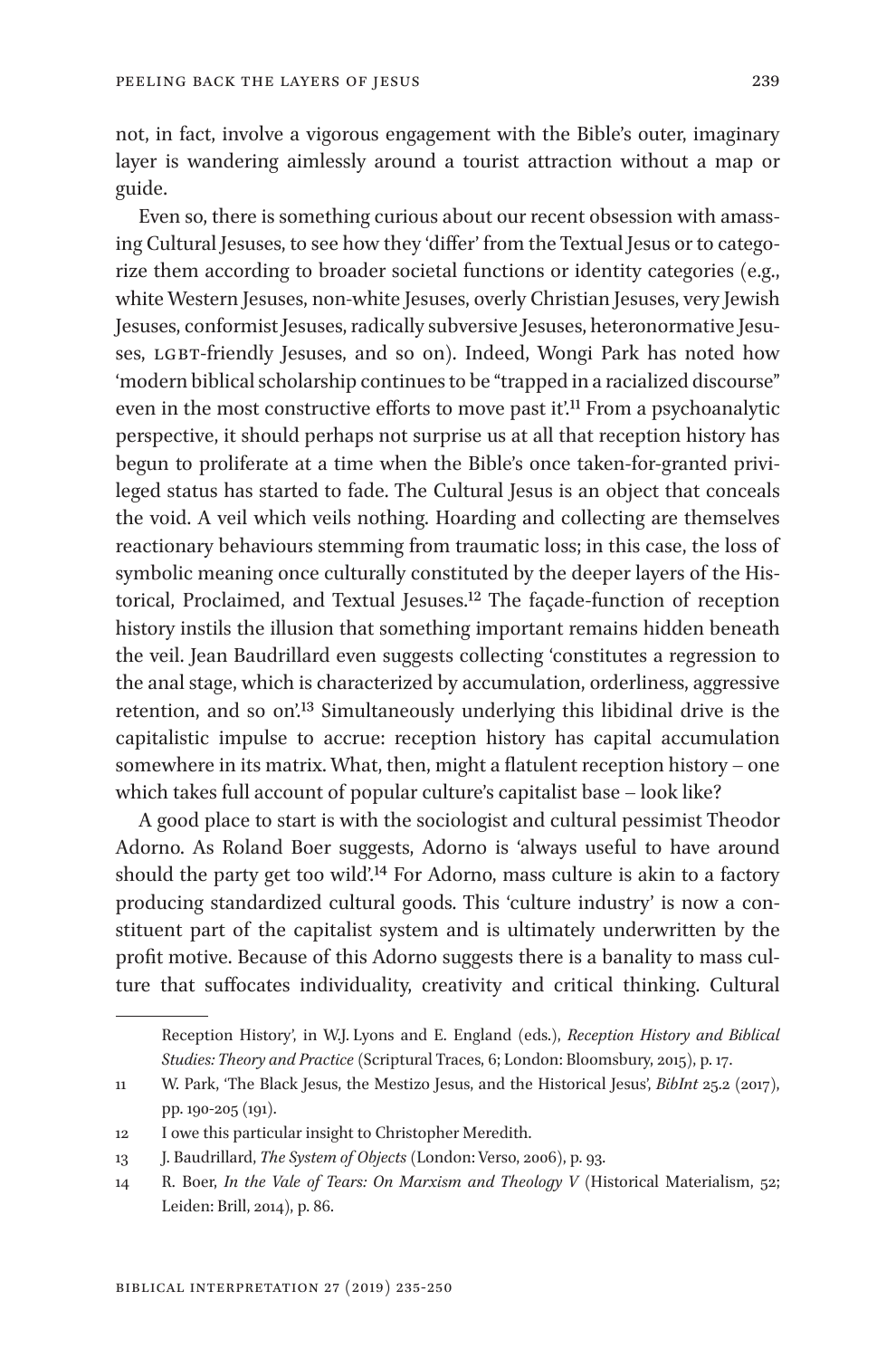products themselves are 'individualized' to give the illusion to consumers that they are in fact purchasing a product that was specifically designed for them.15 Think, for instance, of the iPhone or even the range of Zondervan Bibles for every conceivable niche market (whether you're a mom, dad, teenager, Nascar fan, or extreme sports enthusiast, there's a mass produced NIV Bible specifically designed to meet your needs).16

The Jesus industry, by which I simply mean the mass culturization of this outer layer, is similarly overdetermined by the imperatives and libidinal drives of capital accumulation. To consume Jesus is to participate in the capitalist economy. While countless variations of the Cultural Jesus exist, most conform to standardized, mass-produced qualities, especially with respect to his physical appearance (including his race and gendering) but also in the portrayal of his character and demeanour. Jesus's popular representation rarely deviates from highly ritualized, normative constructs, and when it does (as in the case of a black Jesus, a married Jesus, or a bad-tempered Jesus) this is done in a way that is specifically designed to 'shock' consumers, resulting in temporarily increased profits, but also in a way that typically reinforces the standardized construction. While mass culture constrains ways of conceptualizing Jesus on the imaginary plane, these standardized depictions collectively play a role in transforming the wholeness of Jesus into a recognizable figure who can more easily lend his face – thereby adding surplus value – to the ever-expanding host of commodified objects. Indeed, the Cultural Jesus sells in a way that other biblical characters, say Obadiah, do not.17

The Cultural Jesus, then, is a cultural sensation. This Jesus is concurrently the imaginary container for the wholeness of Jesus, providing the appearance of both content and form. Accordingly, this outer layer shapes and influences assumptions and perceptions about the interior layers of Jesus. Within Lacan's formulation, the imaginary layer turns into the appearance, concealing a hidden reality. What's more, the appearance this layer generates is that of appearance itself, specifically, the appearance that there is, in fact, a hidden reality beneath the visible appearance – a Real Jesus waiting to be unearthed. Peeling

<sup>15</sup> T. Adorno, *The Culture Industry: Selected Essays on Mass Culture* (London: Routledge, 1991).

<sup>16</sup> J.G. Crossley, 'OH-MY-GOD – It's So the Teen Bible!' *SBL Forum* 5.1 (2007); accessible at <https://www.sbl-site.org/publications/article.aspx?ArticleId=615>.

<sup>17</sup> Mass produced kitsch, from Jesus themed pez dispensers to 'messiah mints' and everything in between – including, naturally, a 'daily bread' themed toaster that imprints your toast with a silhouette of Christ's face – sell like nothing else.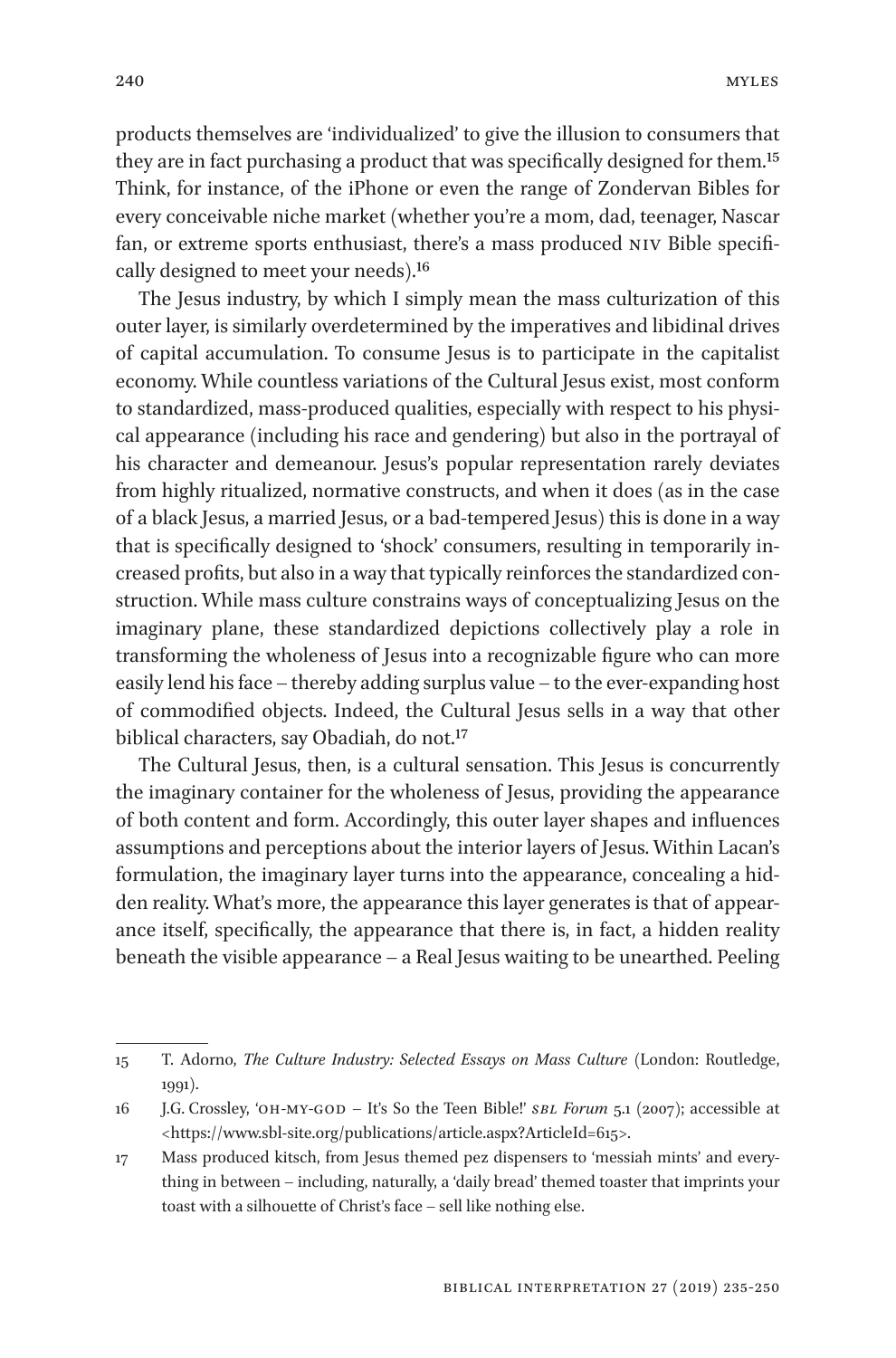back this external husk takes us into the symbolic outer membrane of the Textual Jesus, to which we now turn.

#### **The Textual Jesus**

The Textual Jesus refers to the written accounts of Jesus found in the New Testament. Within Lacan's triad of reality, then, this layer neatly fits within the symbolic which is the realm of language. The Textual Jesus is the Jesus proclaimed by the early Christians and written down into what eventually became an authoritative collection of writings that many Christians, especially the Protestant sects, regard as foundational to their faith. In what sense is the Textual Jesus authoritative? We might compare this layer to the function of other foundational documents within a community, such as the Constitution of the United States. Such texts 'norm authentic development of the nation in fidelity to its own identity and ideals'.18 The underlying role of this layer and its authorizing weight, then, helps to explain the continuing fascination with the outer imaginary layer and also the symbolic power it might possess to implicitly or explicitly chaperone investigations into the deeper layers too.

A major problem with our common-sense definition of the Textual Jesus, however, is that it is hard to pin down precisely which textual Jesus we are talking about. First, there is the problem of translation. While the various writings of the New Testament were originally composed in Koine (common) Greek, they are now predominantly read by virtually all readers in modern translation. The business of translation is historically a contentious one. During the Reformation, William Tyndale (c. 1494-1536) changed the word 'church' into 'congregation' in his English translation of the New Testament. Tyndale was accused by the Catholic church of great distortion, siding with Martin Luther on matters of ecclesial authority. He was eventually burned at the stake for heresy. Secondly, the 'Greek text' upon which modern translations are based is itself a scholarly construction. The original writings are lost to history. And the earliest copies in existence are only partial and fragmentary. They are also significantly different. Textual critics have attempted to reconstruct what the original texts may have said by comparing available manuscripts and fragments, and through scientific methods of dating, to create the 'reliable' illusion of a complete text of the New Testament in Greek. Another visible layer which conceals the void underneath.

<sup>18</sup> S.M. Schneiders, *The Revelatory Text: Interpreting the New Testament as Sacred Scripture* (Collegeville: Liturgical, 1999), p. xxix.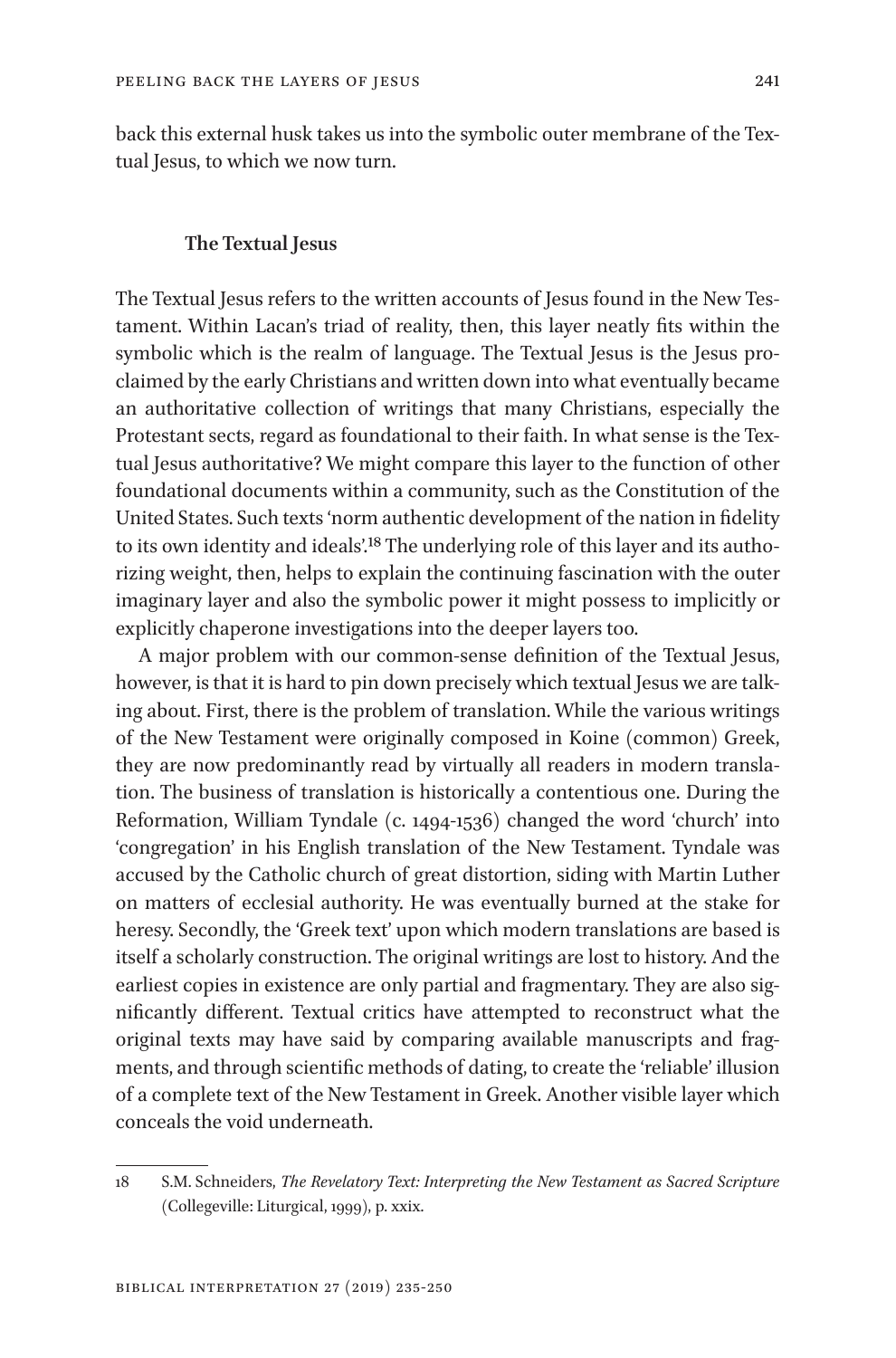To further complicate matters, the Textual Jesus, contrary to appearances, does not belong exclusively to Christians. In fact, anybody is free to read the texts of the New Testament and to create meanings with them. It is tempting to extend the Textual Jesus to include all written accounts of Jesus that have had or continue to have authorizing weight. This includes the appearance of Jesus in extra-canonical Gospels, letters, and importantly, the Qur'an. But even if we reductively stick to the 27 books of the New Testament, we find an incredible diversity in their representations of Jesus. It is a common assumption of biblical scholarship that each Gospel author portrays the story of Jesus in a way that makes sense to both the author and the author's community or original audience. Accordingly, it is customary for scholars to refer to each Jesus as a separate entity – a distinct portrayal and literary construction of Jesus (e.g., to refer to Mark's Jesus, or the Jesus as depicted in the Gospel of John). George Aichele goes one step further and refers to these different versions as distinct Jesus *simulacra*. A simulacrum is an image, representation or imitation of someone or something. Characters depicted within a narrative are not simply re-presentations of earlier phenomena but rather the creation of a new concept. According to Aichele, each Jesus in the New Testament presents its own seemingly Real Jesus. He observes that '[t]he New Testament begins with four gospels, each of which tells a different story of Jesus. Or rather, each gospel tells a story of a different Jesus'.<sup>19</sup> Moreover, '[t]o reduce the different Jesus simulacra of the gospels to variant copies of a single historical model or archetypal entity, as many readers (including biblical scholars) do, requires ideological assumptions that are deeply theological, even if sometimes quite unconscious. It fails to take these Jesuses seriously as distinct simulacra'.20

Be that as it may, these textual accounts are thought by many interpreters to be 'closer' to the Real Jesus given their temporal proximity and privileged, canonical status. This is an assumption shared by many scholars. As we will see below, the Historical Jesus is believed to have lived between 4-6 BCE and c.30 ce. The Textual Jesus is not the same as the Historical Jesus although there may be some overlap. The earliest textual accounts are the letters to various communities attributed to Paul. These writings do not so much concern the earthly life of Jesus as they do negotiate matters of faith through the complex realities of everyday life in the multi-religious and socially diverse milieu of the Roman Empire. The canonical Gospels, which provide narrative accounts of the life, death and (except for Mark) the resurrection of Jesus, are typically dated from

<sup>19</sup> G. Aichele, *Simulating Jesus: Reality Effects in the Gospels* (BibleWorld; London: Equinox, 2011), p. 25.

<sup>20</sup> Aichele, *Simulating Jesus*, p. 33.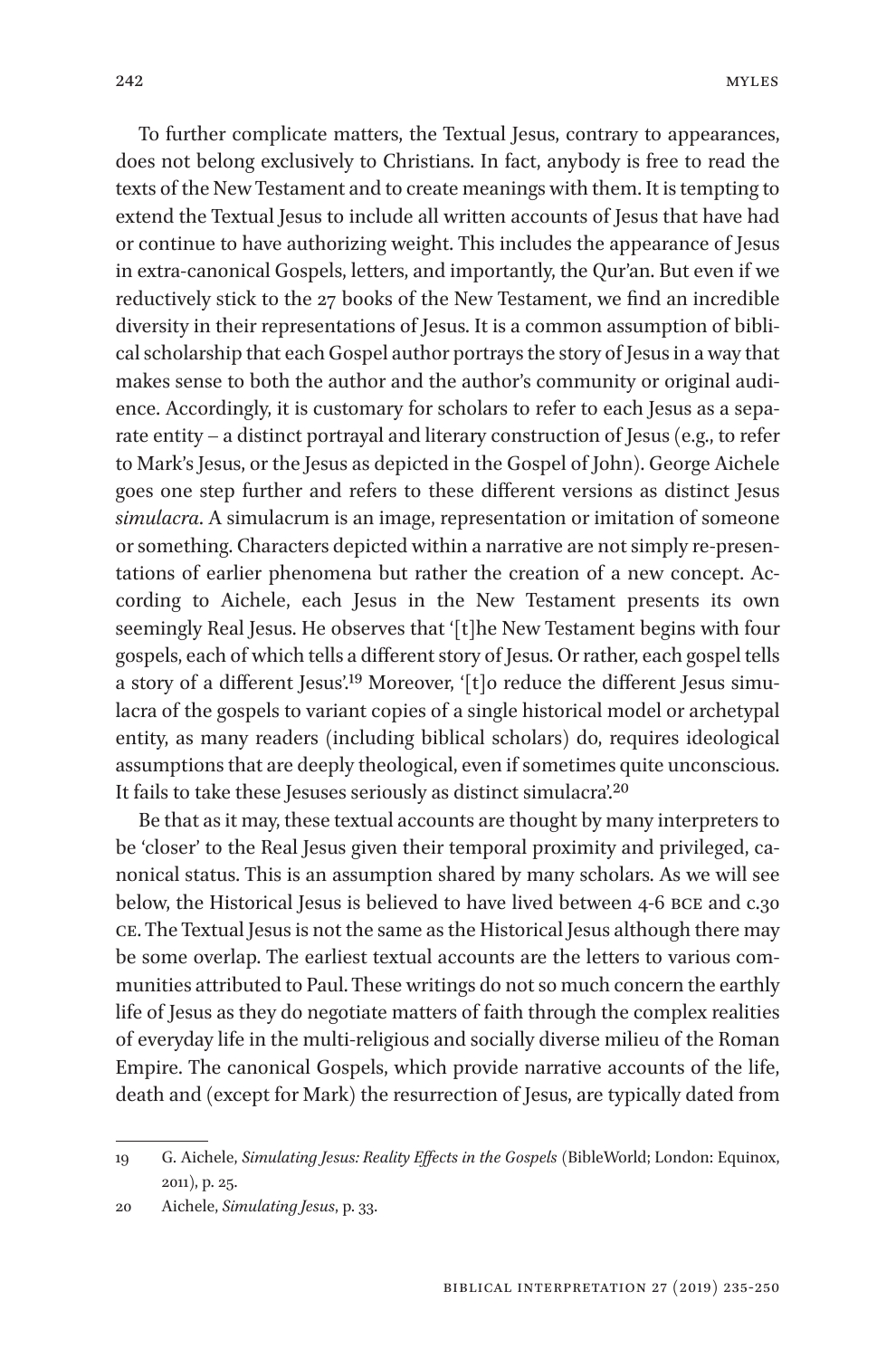around 70 ce to 100 ce. The word 'Gospel' (Gk. *euangelion*) literally means 'good news'. Each Gospel, then, presents an anonymous, theological interpretation of Jesus's life and death. These texts draw on both oral traditions and written sources to tell their stories. Three of them (Matthew, Mark and Luke) also exhibit an internal literary relationship; the most likely theory that Matthew and Luke used Mark, and perhaps another hypothetical source named *Q*,21 in constructing their narratives. Their immediate historical background concerns the Roman destruction of the Temple in 70 ce during the Jewish-Roman war (66  $CE - 73 CE$ ), which prompted a crisis of identity for first-century Jews. The apocalyptic vision of a cosmic Jesus in the book of Revelation is different again. God and Christ compete with the Roman emperor in a contest for the allegiance of the faithful.

What, then, is the symbolic function of the Textual Jesus? For Lacan, language is ruled by the de-biologized symbolic father or paternal metaphor. These gendered metaphors are strictly symbolic and by Lacan's own reckoning should not be confused with actual bodies or sexes.<sup>22</sup> The father's function is precisely that of laying down the law: 'It is in the *name of the father* that we must recognize the support of the symbolic function which, from the dawn of history, has identified his person with the figure of the law'.<sup>23</sup> As noted above, the Textual Jesus plays a foundational and normative role within the Christian community. But the presumed authority of this symbolic father, like all fathers, is merely an illusion. Indeed, once pushed to its logical limits, there is an implicit tension between the multiple meanings denoted by the individual texts and the singular meaning imposed by the phallic-instrument of canonical control which attempts to reduce biblical meaning to a cohesive, digestible oneness.24 The layer of the Textual Jesus combines fragmented threads and

<sup>21</sup> *Q* is short for the German word *Quelle*, which means 'source'. It refers to material shared by Matthew and Luke but is not found in Mark. In recent years, the two-source theory of Mark and Q has come under refreshed scrutiny and there are arguments that explain the literary relationship without the need for a Q document.

<sup>22</sup> The gendered nature of Lacan's system reflects, not uncritically, on the material condition we are born into – namely, patriarchy, in which signifiers and signifying practices associated with male bodies and defined as masculine are accorded economic and political status. While not without problems, terms such as 'father', 'phallus', and so on speak to a condition that is here questioned, and the use of non-gendered terminology would prematurely mystify that which such a usage seeks to overcome.

<sup>23</sup> J. Lacan, *Ecrits: A Selection* (trans. A Sheridan; New York: Norton, 1977), p. 67.

<sup>24</sup> See further G. Aichele, *The Control of Biblical Meaning: Canon as Semiotic Mechanism* (London: T & T Clark, 2001).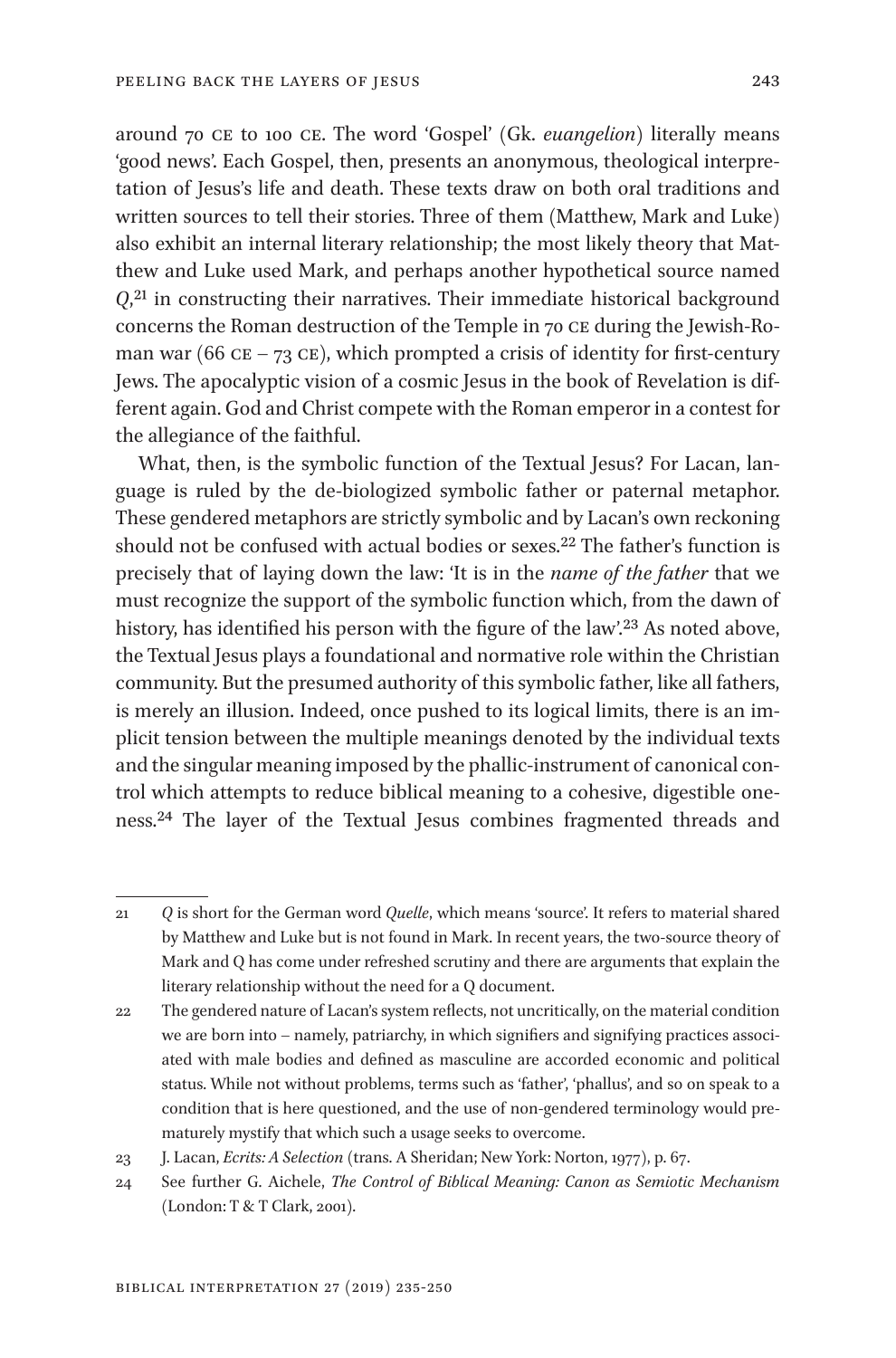traditions into a synthetic wholeness; this wholeness is a symbolic projection of the Real Jesus who, beneath the façade, is void of content.

#### **The Proclaimed Jesus**

The Proclaimed Jesus is the Jesus of faith – the central figure confessed by the Christian Church in its various manifestations. In her critical theological account of how the New Testament material relates to its subject matter, Sandra M. Schneiders suggests this Jesus 'is *the actual, ontic Jesus who exists today* **as** *he is witnessed to by the Church and believed in by Christians*'.25 This inner symbolic layer of Jesus intersects with the surrounding symbolic layers and remains tied to the realm of language and the rule of law.

The early leaders of the Church developed a succession of theological formulas and symbols which, many Christians believe, unfolds the trans-historical, symbolic meaning of Jesus and his work. Two famous early statements of faith are the Apostles' and the Nicene Creeds. The Apostles' Creed places Jesus within a Trinitarian structure as Christ the Son of God the Father [*sic*] and partner to the Holy Spirit. While derived from the Textual Jesus, there exists no such clearly defined formula in the New Testament itself. The Nicene creed, originally adopted during the First Council of Nicaea in 325 CE and amended at the First Council of Constantinople in 381 CE, confesses, among other beliefs, the relationship between Jesus's divinity and his humanity: specifically, that he is both fully divine and fully human. Political theologians suggest the development of Western thought and philosophy owes much to these underlying theological concepts, and so a careful engagement with theological discourse might be necessary in confronting modern 'secular' challenges at the ontological level.

Despite the prohibitive and legislative influence in the 'name of the [Church] father' (*nom du père*), the Proclaimed Jesus has in fact changed over the centuries as different beliefs and theological agendas have become more or less prominent. Much like the Textual Jesus, the Proclaimed Jesus is a fluid tapestry of intersecting and contradicting ideas conflated into a singular recognisable figure and grounded in the theological belief of Jesus's trans-historical consistency. A non-theological example of this diversity is found in the conflicting traditions surrounding Jesus's attitude to politics. Boer has often suggested that the Christian tradition is caught within a complex 'dialectical connection between revolution and reaction' which is inscribed into its

<sup>25</sup> Schneiders, *The Revelatory Text*, p. xxviii.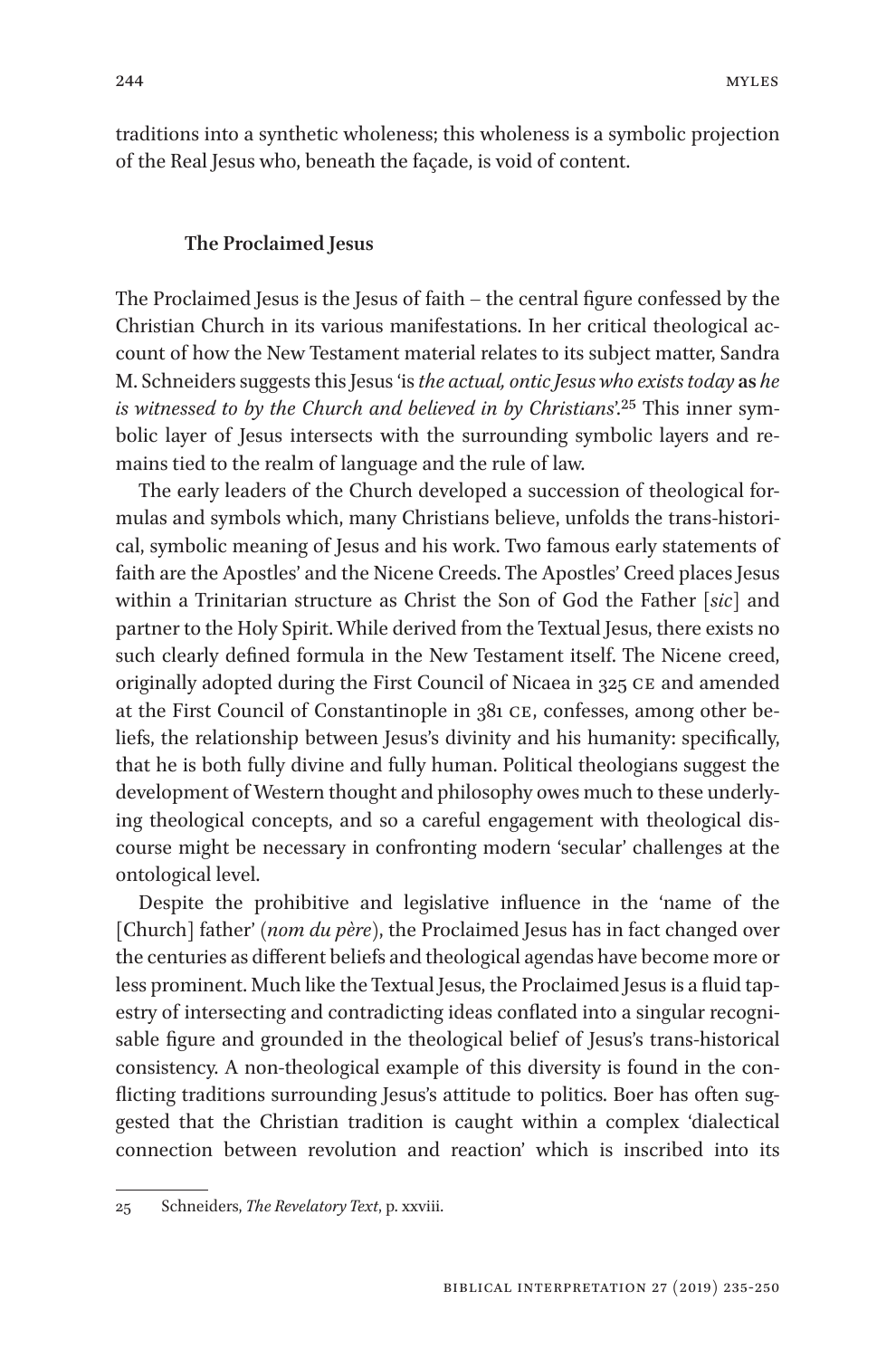deepest layers.26 On the one hand, for instance, a strong tradition of politically radical Jesuses goes back to at least Thomas Müntzer and the peasants' revolt in the sixteenth century. Friedrich Engels first identified this radical stream in Müntzer's thought in *The Peasant War in Germany.*27 Boer notes that, for Engels, 'Müntzer couldn't help speaking in religious and biblical terms, since it was the only language in which the peasants could voice their grievances, and since it was the dominant way of thinking about the world as such'.28 The radical Jesus was subsequently proclaimed by early Christian socialists and features prominently in Liberation Theology. On the other hand, however, Jesus has also been tied to the maintenance of, or calls for the return to, older forms of feudalistic and imperial power. These reactionary ideologies loiter implicitly within popular theodicies urging believers to accept exploitation or abuse – in identifying with Jesus's own suffering – since they will be rewarded in heaven for their enduring perseverance anyway.

While the Proclaimed Jesus is the subject matter of the New Testament text, the Textual Jesus is not proclamation alone. As enduring fixtures of Christian orthodoxy, however, these confessing proclamations seep into interpretations of the surrounding layers of Jesus. Aspects of the Textual Jesus and Proclaimed Jesus may overlap with the Historical Jesus. The Historical Jesus, while closer to the inner-most kernel of the Real Jesus, is overdetermined by an invisible and/ or indistinguishable film of confessional microbes, steering the concerns and interests of Textual and Historical Jesus scholars in particular symbolic directions (see below). Just as the Cultural Jesus is not hermetically sealed off from its internal layers, the Proclaimed Jesus functions as a reciprocal hinge between text and context.29

<sup>26</sup> Boer, *In the Vale of Tears*, p. 147.

<sup>27</sup> F. Engels, 'The Peasant War in Germany', *Marxists Internet Archive*, 1850; accessible at <https://www.marxists.org/archive/marx/works/1850/peasant-war-germany/>.

<sup>28</sup> R. Boer, *Rescuing the Bible* (Malden: John Wiley & Sons, 2008), p. 111.

<sup>29</sup> This layer is placed beneath the Textual Jesus only because it is presumed closer to the Real Jesus. There were proclamations before written accounts. Nevertheless, the Proclaimed Jesus, like the Textual and Historical Jesuses, also plays a symbolic role in the constitution of meaning. It is difficult to individually separate out these three layers, because their paths forever intermingle in the minds of interpreters and scholars, even if unintentionally so.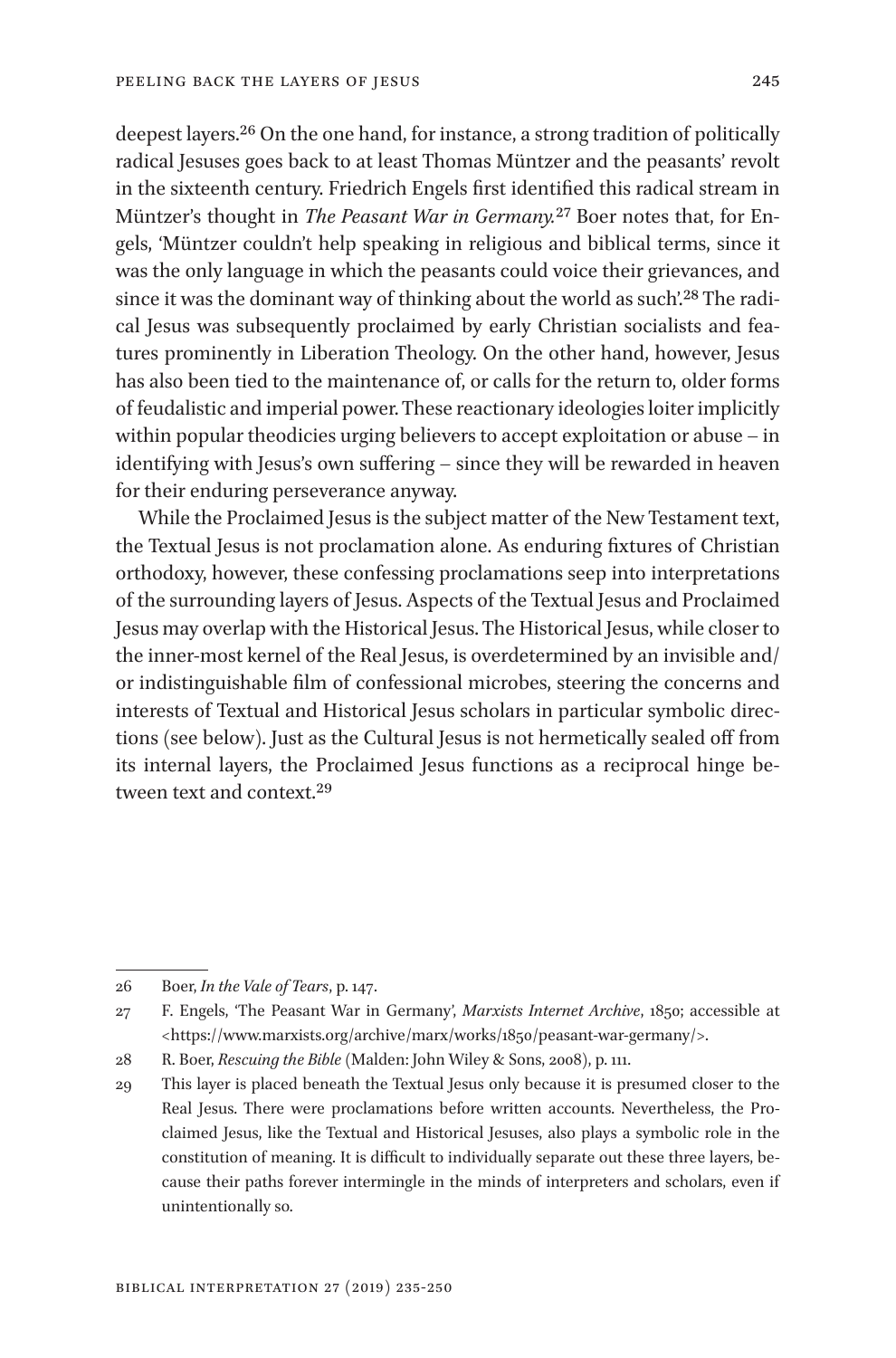#### **The Historical Jesus**

The Historical Jesus gets us close to the centre of the onion but it should not be conflated with its centre. This inner layer refers to the pre-canonical Jesus reconstructed using the critical tools of history. The Historical Jesus is an incomplete representation of the Real Jesus and remains part of the symbolic order, gesturing towards the Real in much the same way as its Proclaimed and Textual counterparts. As Helen K. Bond observes, 'The New Questers, and still some today, see the historian's task as stripping back later accretions to uncover a "pure" form of the tradition. The image is often one of an onion, where outer layers are peeled away, or a dirty oil painting, where the grime of the centuries can be removed to reveal the pristine colours of the original'.30 Of course, Bond is quick to point out that this approach to the Historical Jesus is problematic: 'Not only is it clear that the Gospel material has gone through a process of translation (from Aramaic into Greek), but modern study of memory has shown how unreliable and fragile human recollection can be, and how dependent it is on unconscious inferences and wider assumptions'.31 Heralded by the quest for true knowledge during the European Enlightenment, in which scholars sought to free 'Truth' from the shackles of ecclesial authority and tradition, this partial picture of Jesus is limited by the confines of evidence, rational argument and the philosophical constraints of historical investigation.

The clichéd distinction between the 'Jesus of history' and the 'Christ of faith' attempts to drive a firm wedge between the credible but ultimately unknowable historical reconstruction of Jesus of Nazareth – the Jewish man who lived, walked, and breathed in first-century Palestine – and the subsequent layers of tradition that evolved around this figure over the centuries (labelled above as the Proclaimed Jesus). The 'quest' for the Historical Jesus is usually thought to have begun in the eighteenth century with Hermann Samuel Reimarus, who depicted Jesus as an ethical teacher belonging entirely to Judaism. Jesus's messianic status, resurrection, exaltation and salvific mission were regarded by Reimarus as later inventions by his early followers.32 In 1892, Martin Kähler argued contrary to Reimarus and others that the Historical Jesus behind the Textual Jesus was ultimately inaccessible. This is because the Gospels were not historical reports but functioned solely as proclamations.<sup>33</sup>

<sup>30</sup> H.K. Bond, *The Historical Jesus: A Guide for the Perplexed* (London: Bloomsbury, 2012), p. 52.

<sup>31</sup> Bond, *The Historical Jesus*, p. 52.

<sup>32</sup> C.H. Talbert (ed.), *Reimarus: Fragments* (trans. R.S. Fraser; London: SMC, 1971).

<sup>33</sup> M. Kähler, *The So-Called Historical Jesus and the Historic, Biblical Christ* (trans. C.E. Braaten; Philadelphia: Fortress, 1988).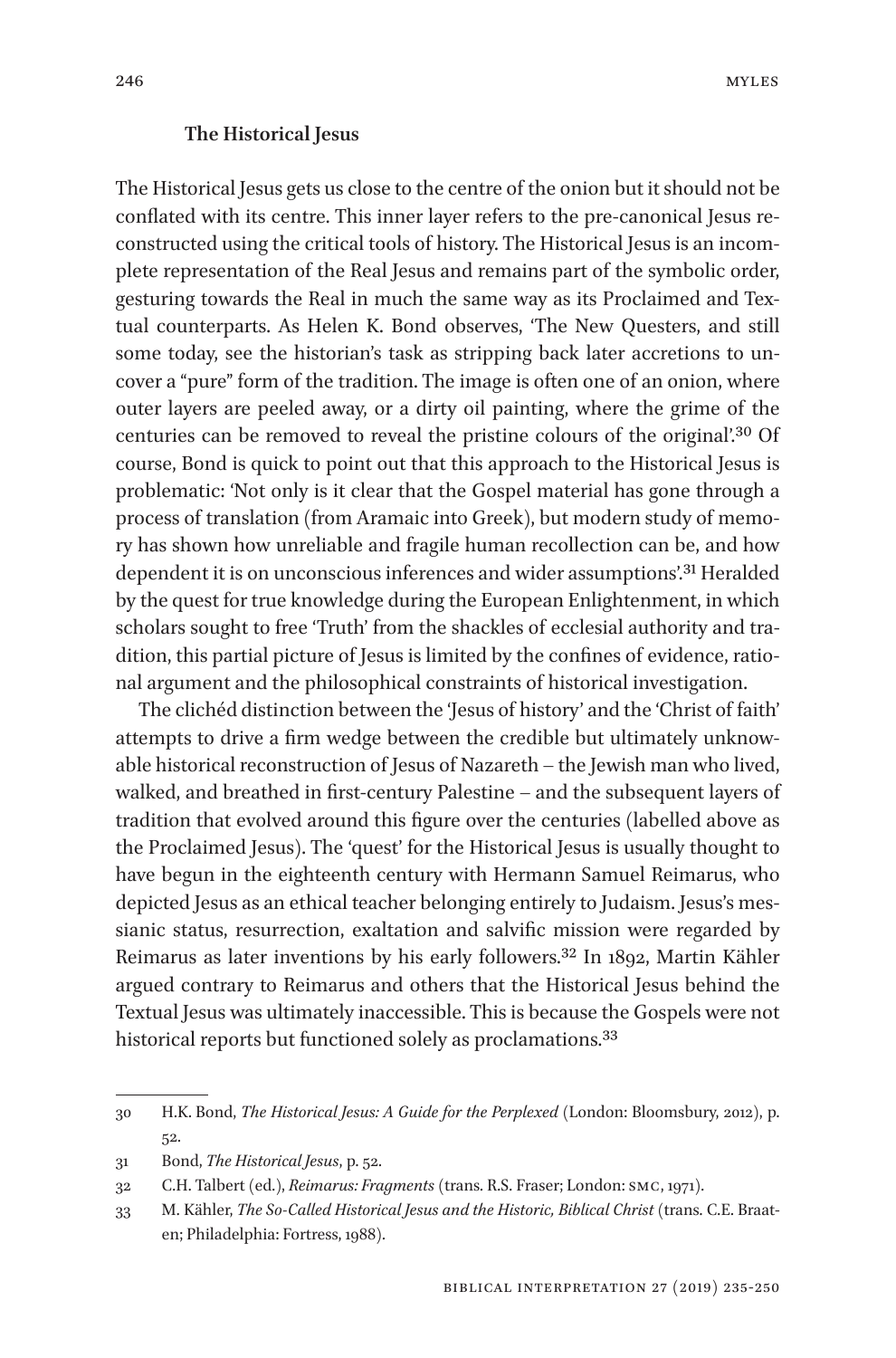More recently, in his book *The Symbolic Jesus*, William Arnal underscores the modern ideological function of Historical Jesus scholarship by observing the ways this inner symbolic layer of Jesus is itself implicated by the outer cultural layer. He writes that 'scholarship on the historical Jesus uses the figure of Jesus as a screen or symbol on which to project contemporary cultural debates, and to employ the inherent authority of this Jesus-figure to advance one or another particular stance on these debates'.34 Furthermore, 'the *scholarly* debate about this cultural symbol [Jesus] is much less relevant and influential than we would like to think. Scholars, and the people who read their work, are no different than others: they have the same kinds of concerns, beliefs, and assumptions about the world they live in'.35 As with the Textual Jesus, then, we might re-conceptualize the various historical reconstructions of Jesus as distinct simulacra. Scholars have already reduced the trajectories of Jesus research into certain 'types'. In this case, each resulting reconstruction of the historical person of Jesus are in fact additional symbols: Jesus as 'apocalyptic prophet', 'Jewish sage', 'prophet of social change', 'cynic-like', 'Jewish saviour', or even Jesus the 'myth', whose negative historical portrait is erroneously conflated with the non-existence of the Real Jesus himself.

A related trope in historical Jesus research is that reconstructions often serve as a kind of erudite foil, allowing scholars to (unintentionally) recreate Jesus in their own image. The Jesus in the mirror is the one you recognize yourself in. Back in his monumental 1906 study *The Quest of the Historical Jesus*, Albert Schweitzer convincingly argued scholars of the previous century had used the Gospels as a mirror to reconstruct a Jesus in their own self-image.36 In contrast to these 'liberal lives of Jesus', Schweitzer presented Jesus as a failed apocalyptic prophet, thereby rendering him an utterly useless foil to the modern age. Within Lacanian theory, the mirror stage describes the formation of the self through the process of identification. The mirror is empty and you fill it in with meaning – you are not seeing yourself but yourself through the eyes of the other. The mirror stage is where a subject becomes alienated from his or herself, and is a constituent part of identity-formation: the making of nothing into a something. For Lacan, the symbolic world becomes 'a presence made of absence'.37

<sup>34</sup> W. Arnal, *The Symbolic Jesus: Historical Scholarship, Judaism and the Construction of Contemporary Identity* (London: Equinox, 2005), p. 5.

<sup>35</sup> Arnal, *The Symbolic Jesus*, p. 7.

<sup>36</sup> A. Schweitzer, *The Quest of the Historical Jesus: A Critical Study of Its Progress from Reimarus to Wrede* (trans. W. Montgomery; London: Adam and Charles Black, 1910).

<sup>37</sup> Lacan, *Ecrits: A Selection*, p. 65.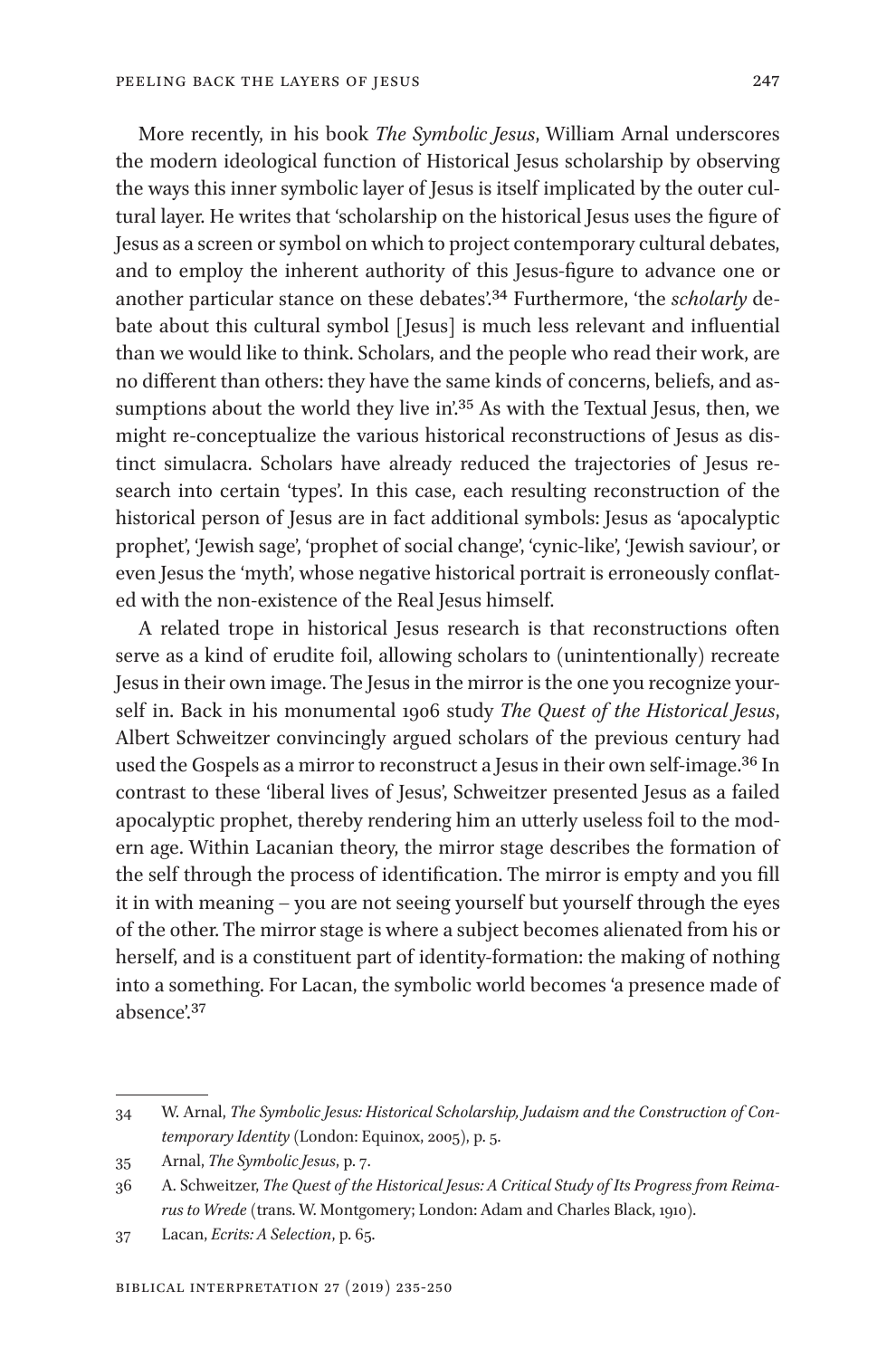In addition to the Lacanian concept of the mirror, there is a membranous link to be made here between mirrors: that is, between Schweitzer's critique and the ideological elevation of a liberal 'bourgeois' individual. As noted above, historical Jesus research emerged during the age of Enlightenment. Another product of this period was the rise of the bourgeois individual. The modern individual needs mirrors to realize that he or she is an individual subject. Indeed, Jean Baudrillard supposes that '[t]he traditional peasant milieu had no mirrors, perhaps even feared them as eerie … . The bourgeois interior, by contrast … has mirrors in profusion, hung on the walls and incorporated into wardrobes, sideboards, cabinets, or panelling'.<sup>38</sup> What's more:

[T]he mirror is an opulent object which affords the self-indulgent bourgeois individual the opportunity to exercise his privilege – to reproduce his own image and revel in his possessions. In a more general sense we may say that the mirror is a symbolic object which not only reflects the characteristics of the individual but also echoes in its expansion the historical expansion of individual consciousness.39

The quest for the Historical Jesus needs to be contextualized within this broader rise of the modern, liberal subject as a 'singular' human individual who possesses inalienable rights, a unique personality, emotions and, ultimately, the ability to own private property. In his book *Jesus and the Rise of Nationalism*, Halvor Moxnes observes how most historical Jesus books written in the nineteenth century were presented as biographies. According to Moxnes, 'One reason for the popularity of biographies was that the emerging culture of a bourgeois elite required institutional contexts and technological means that could provide expressions of their ideas. The central group that participated in these reform movements was the intellectuals among the bourgeoisie'.40

The 'mirror' of historical Jesus research is not simply one of inadvertent 'confessional eisegesis' in which the Proclaimed Jesus is read back into a deeper layer of interpretation. Rather, the Historical Jesus is collectively moulded by the outer imaginary husk of the Cultural Jesus and is premised upon the bourgeois individual subject. This broader super-structural dimension to the production of historical Jesus research underscores its ideological link with the capitalist base. Schweitzer's critique, then, should be extended to encompass not only the reflective dimension to Jesus research, but also its symbolic func-

<sup>38</sup> Baudrillard, *The System of Objects*, pp. 20-21.

<sup>39</sup> Baudrillard, *The System of Objects*, p. 21.

<sup>40</sup> H. Moxnes, *Jesus and the Rise of Nationalism: A New Quest for the Nineteenth-Century Historical Jesus* (London: I.B. Tauris, 2012), p. 26.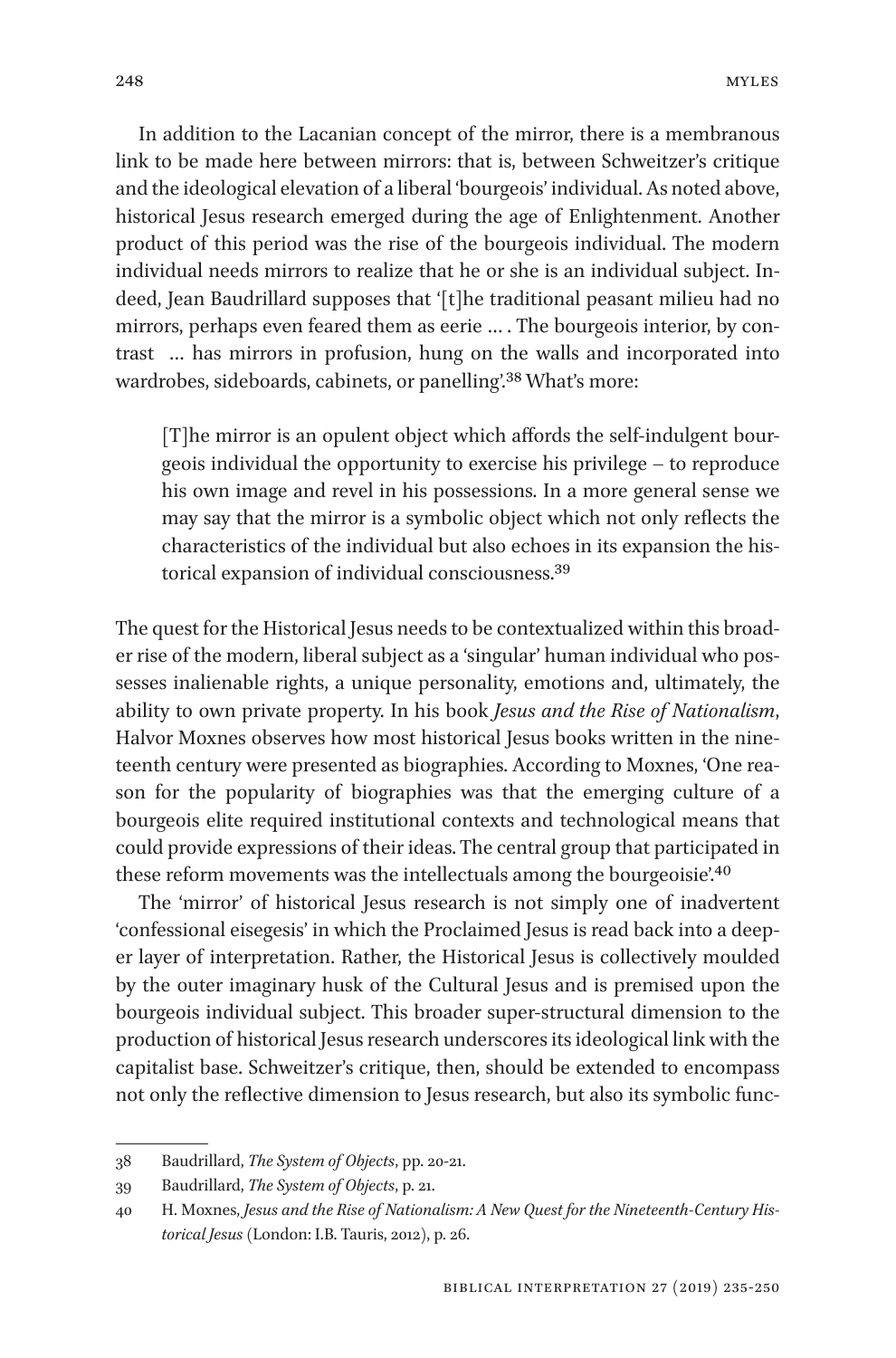tion: the Historical Jesus gives rise to the modern individual figure of Jesus who appears more Real than the Real Jesus himself.

### **The Real Jesus**

The deeper we plunge into Jesus the closer we get to the Real. The Lacanian Real is not to be confused with 'reality'. Whereas reality can be represented through the symbolic and imaginary orders – through language, description and interpretation as we have seen above – the Real cannot. Rather, the Real is that which is, minus its representation. For Lacan, the Real is that 'before which the imaginary falter[s], that over which the symbolic stumbles, that which is refractory, resistant'.<sup>41</sup> The Real Jesus refers to the void, the nothingness, or the empty spot that remains after the successive layers of the wholeness of Jesus are peeled back.

In her theological account of the layers of Jesus, Schneiders refers to the 'actual Jesus' as the one 'who actually existed in the first century in Palestine but no longer exists in this way'.42 Even if we assume that the Real Jesus is the actual Jesus who lived and breathed in first-century Palestine, this individual no longer exists and is inaccessible through time and space. His content is empty and void. There is nothing there.<sup>43</sup> Be that as it may, attempts have been made to pinpoint this innermost layer of Jesus. In the nineteenth century, for instance, Martin Kähler suggested that his 'historic, biblical Christ' was also the 'real Christ'.44 More recently, Luke Timothy Johnson and Joseph Ratzinger (Benedict XVI) have independently suggested that the Real Jesus is the Proclaimed Jesus of the Church.45 Yet, as Michael Wolter astutely points out, 'it is obvious that Martin Kähler, Luke Johnson and Benedict XVI commit one and

<sup>41</sup> Moxnes, *Jesus and the Rise of Nationalism*, p. x.

<sup>42</sup> Schneiders, *The Revelatory Text*, p. xxi.

<sup>43</sup> As an ontic being or person of Jesus, this is the signified Jesus to whom Christians and others refer when speaking of the figure of Jesus today. Schneiders is quick to clarify this Jesus: 'no longer exists as such any more than my six-year-old self exists as such. That child has been subsumed into my actual self as the adult I am at this moment. I would not be who I am at this moment (indeed I would not be at all!) without this child, but the child no longer exists independently of my actual adult self. Analogously, the actual Jesus alive in the glory of God would not be who he is if he had not been the actual first-century Palestinian Jew, but that actuality has been subsumed into who Jesus is now' (Schneiders, *The Revelatory Text*, p. xxi).

<sup>44</sup> Kähler, *The So-Called Historical Jesus and the Historic, Biblical Christ*, p. 43 n. 2.

<sup>45</sup> L.T. Johnson, *The Real Jesus: The Misguided Quest for the Historical Jesus and the Truth of the Traditional Gospels* (New York: Harper SanFrancisco, 1996); J. Ratzinger, *Jesus of Naza-*